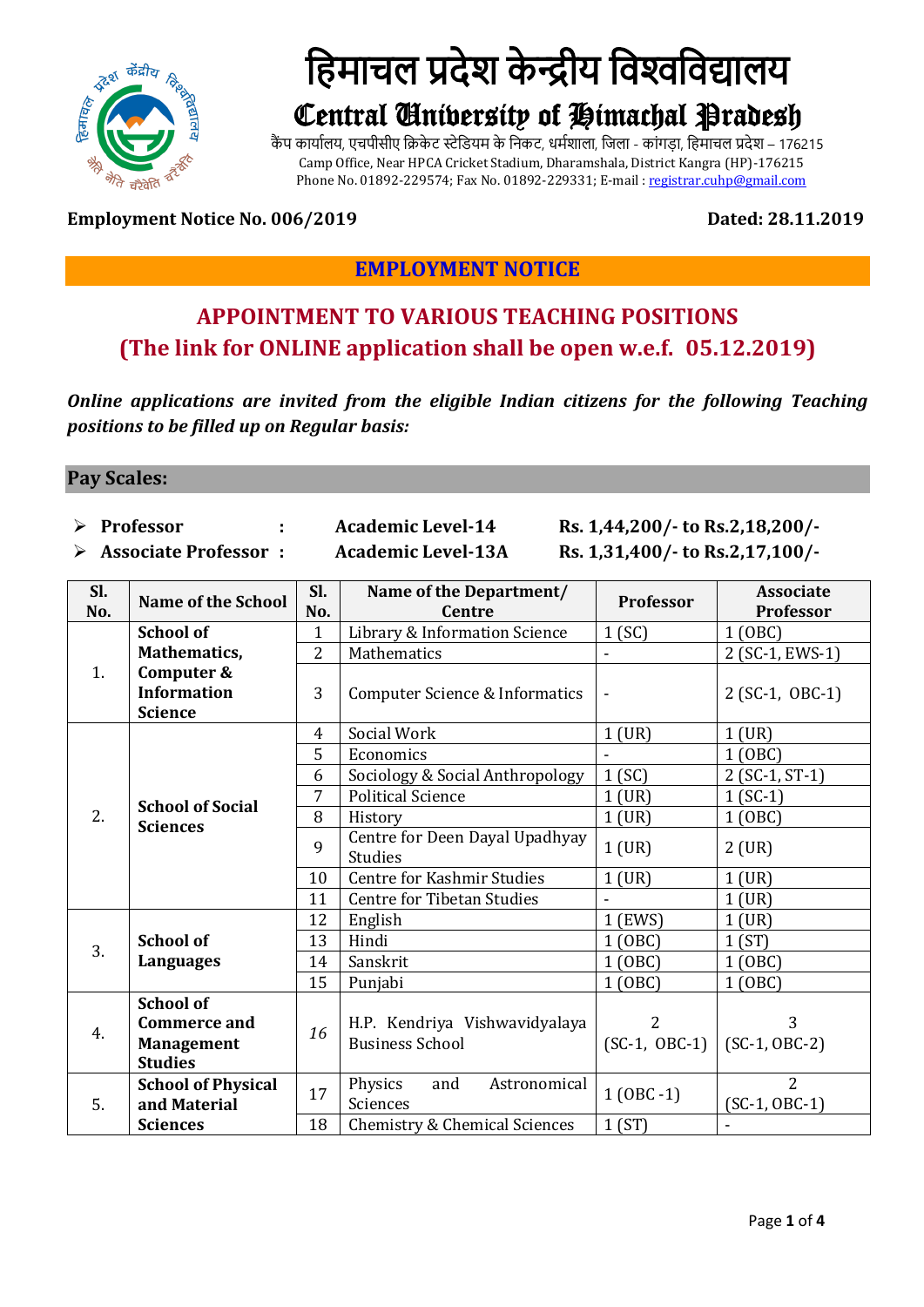| Sl. | <b>Name of the School</b>                                                                 | Sl. | Name of the Department/                                         | Professor | <b>Associate</b>                            |
|-----|-------------------------------------------------------------------------------------------|-----|-----------------------------------------------------------------|-----------|---------------------------------------------|
| No. |                                                                                           | No. | <b>Centre</b>                                                   |           | <b>Professor</b>                            |
| 6.  | <b>School of Life</b><br><b>Sciences</b>                                                  | 19  | <b>Biology</b><br>and<br>Computational<br><b>Bioinformatics</b> | 1(ST)     | 1 (EWS)                                     |
|     |                                                                                           | 20  | Animal Sciences (Zoology)                                       | 1 (OBC)   | 1 (OBC)                                     |
|     |                                                                                           | 21  | Plant Sciences (Botany)                                         | 1(SC)     | $2(SC-1, UR-1)$                             |
| 7.  | <b>School of Tourism,</b><br><b>Travel and</b><br><b>Hospitality</b><br><b>Management</b> | 22  | Tourism & Travel Management                                     | 1(SC)     |                                             |
|     | <b>School of</b>                                                                          | 23  | New Media                                                       | 1 (OBC)   | 1 (OBC)                                     |
| 8.  | Journalism, Mass<br><b>Communication &amp;</b><br><b>New Media</b>                        | 24  | &<br>Journalism<br>Mass<br>Communication                        |           | $2(SC-1, UR-1)$                             |
| 9.  | <b>School of</b><br>Performing and<br><b>Visual Arts</b>                                  | 25  | <b>Visual Arts</b>                                              |           | $2$ (UR-02)<br>[1-Painting]<br>1-Sculpture] |
| 10. | <b>School of</b><br><b>Education</b>                                                      | 26  | Education                                                       |           | $1$ (UR)                                    |
| 11. | <b>School of</b><br><b>Humanities</b>                                                     | 27  | Yoga Studies                                                    | 1 (OBC)   | 2 (EWS-1, OBC-1)                            |
|     |                                                                                           |     | <b>Total</b>                                                    | 21        | 36                                          |

- **The eligibility shall be ascertained strictly on the basis of Academic/Research Score obtained as per the provisions contained under UGC Regulations, 2018 subject to fulfilling all the essential eligibility criteria as mentioned for Direct Recruitment on the post of Professor, Associate Professor and Assistant Professor.**
- **For Faculty Positions:- (i) Centre for Deen Dayal Upadhyay Studies, (ii) Centre for Kashmir Studies and (iii) Centre for Tibetan Studies, the Candidates having Master's Degree in any subject covered in the FACULTY OF ARTS can apply. But they should be well versed in the respective fields. However, the decision of the selection committee in this regard shall be final.**
- **The candidates who have already applied for the post(s) of Associate Professor in H.P. Kendriya Vishwavidyalaya Business School and Education vide previous advertisement No. 001/2019 dated**

**07.06.2019 need not to apply afresh, however they can update their profile by sending a formal request to the Registrar by mentioning application No. of their previous application.**

- **The reservation to Divyang candidates shall be applicable as per Government of India rules as amended time to time and Divyang candidates belonging to 'OH' and 'VH' category only can apply.**
- **Last Date of receipt of applications: 31.12.2019.**
- **Application Fee: Rs.500/- for General and Rs. 400/- for OBC category. The SC/ST/PWD/Female candidates are exempted from paying the application fee.**
- $\bullet$  University reserves the right to consider and invite exceptionally suitable candidates in absentia.

**REGISTRAR**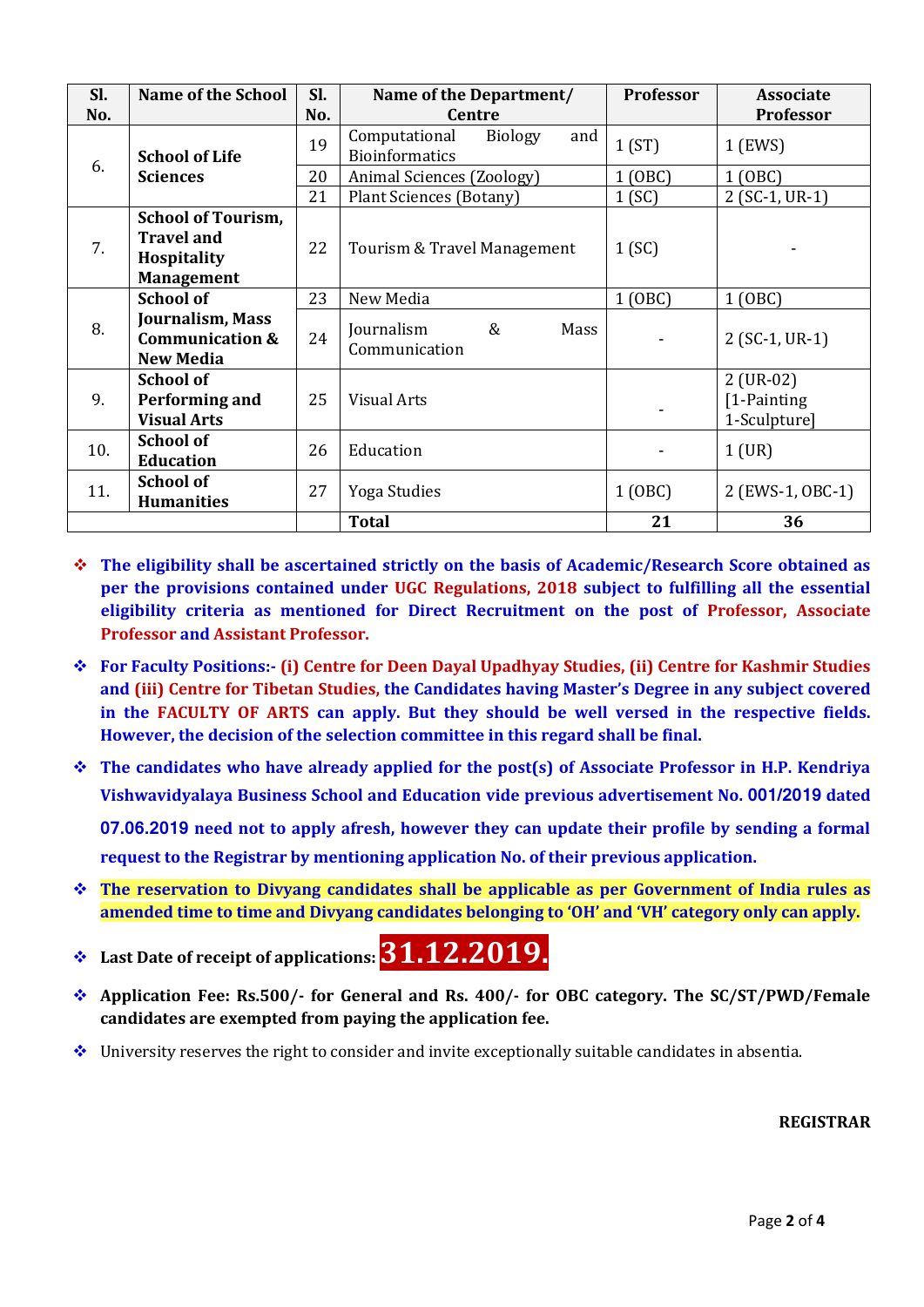#### **GENERAL INSTRUCTIONS**

- 1. The candidates who have already applied for the post(s) of Associate Professor in H.P. Kendriya Vishwavidyalaya Business School and Education vide previous advertisement No. 001/2019 dated 07.06.2019 need not to apply afresh, however they can update their profile by sending a formal request to the Registrar by mentioning application No. of their previous application.
- 2. Any changes/amendments/updation/notice in this regard shall be posted on University website only. Candidates are advised to check the University Website regularly.
- 3. Mere eligibility will not entitle any candidate to be called for interview. The eligibility shall be ascertained strictly on the basis of Academic/Research Score obtained as per the provisions contained under UGC Regulations, 2018 subject to fulfilling all the essential eligibility criteria as mentioned for Direct Recruitment on the post of Professor, Associate Professor and Assistant Professor.
- 4. The eligibility marks of 55% marks (or an equivalent grade in a point scale wherever grading system is followed) and the relaxation of 5% to the categories mentioned in UGC Regulations, 2018 are permissible, based only on the qualifying marks without including any grace marks.
- 5. The crucial date to determine the eligibility for a particular post shall be the last date of receipt of application.
- 6. The decision of the screening/selection committee regarding Concerned/Allied/Relevant subject shall be final.
- 7. Only matriculation/SSC certificate/passing certificate issued by the concerned educational board will be considered as proof of date of birth. No other document will be accepted for verification of date of birth.
- 8. Candidates belonging to SC/ST/OBC/EWS category should submit prescribed certificate as per the proforma of Govt. of India.
- 9. Candidates belonging to OBC category, but coming in creamy layer will not be entitled to the benefits of reservation and should apply as General Category candidate.
- 10. Candidates must ensure before applying that they are eligible according to the criteria stipulated in the advertisement. If the candidate is found ineligible at any stage of recruitment process, he/she will be disqualified and their candidature will be cancelled without any notice. Hiding/suppression of information or furnishing false information will lead to cancellation of candidature at any stage of recruitment.
- 11. In case of any dispute, any suite or legal proceeding against the University, the territorial jurisdiction shall be Himachal Pradesh High Court at Shimla.
- 12. The University reserves the right to Revise/Reschedule/Cancel/Suspend/withdraw the recruitment process without assigning any reason. The decision of the University shall be final and no appeal in this regard shall be entertained.
- 13. Any corrigendum/ changes/ updates related to the recruitment process shall be placed only on the official website of Central University of Himachal Pradesh [www.cuhimachal.ac.in.](http://www.cuhimachal.ac.in/) The candidates may place their queries related to this advertisement on email: [cuhpteachingrectt2019@gmail.com](mailto:cuhpteachingrectt2019@gmail.com).
- 14. The candidate must upload soft copy(ies) of all the relevant documents which they have claimed in the online application form. The original certificates would be required at the time of verification before interview only.